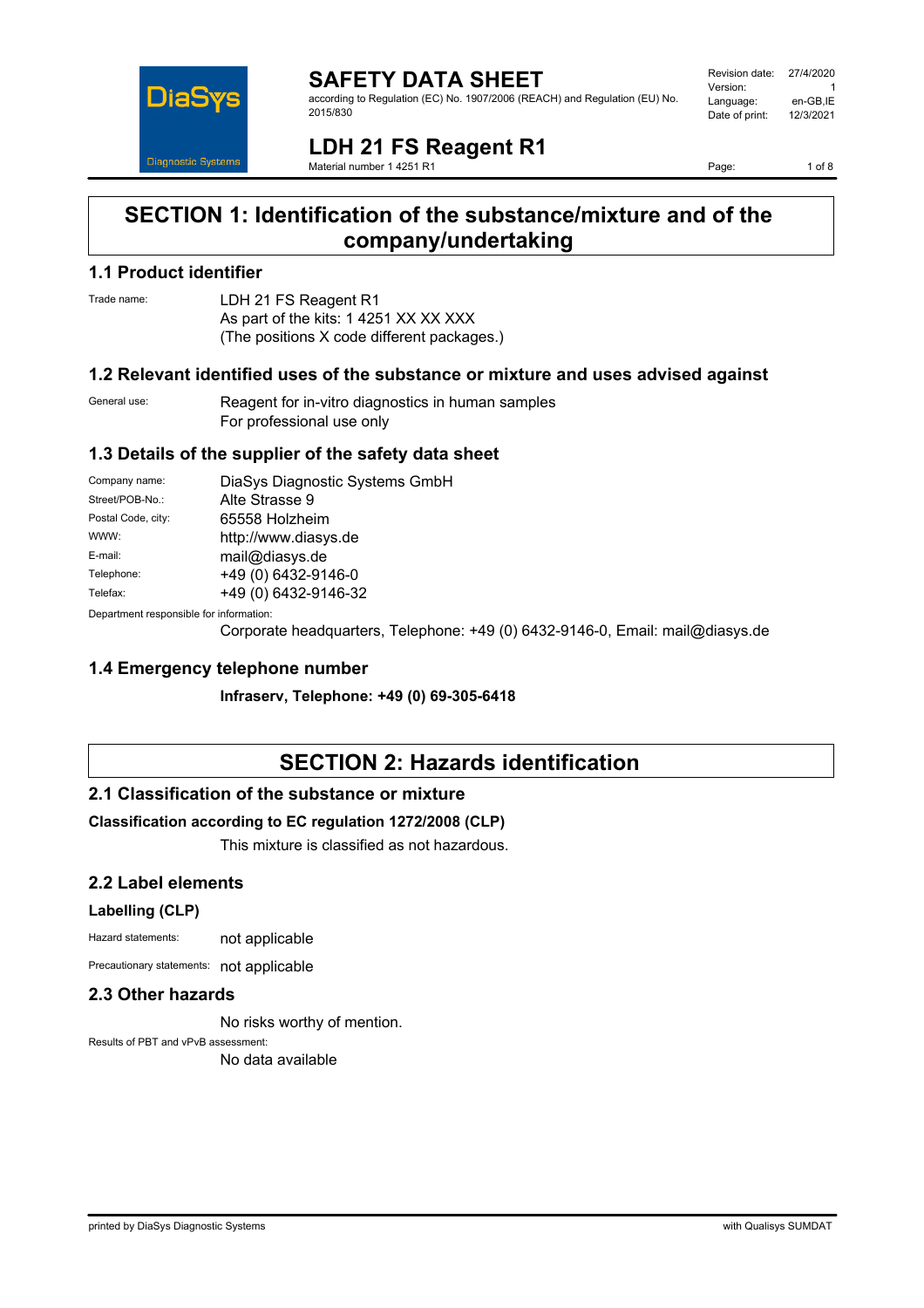

#### **SAFETY DATA SHEET** according to Regulation (EC) No. 1907/2006 (REACH) and Regulation (EU) No. 2015/830

Revision date: 27/4/2020 Version: 1<br>العربية العربية العربية العربية<br>Language: 1 en-GB IE Language: en-GB,IE<br>Date of print: 12/3/2021 Date of print:

# **LDH 21 FS Reagent R1**

Material number 1 4251 R1

Page: 2 of 8

# **SECTION 3: Composition / information on ingredients**

## 3.1 Substances: not applicable

## **3.2 Mixtures**

Chemical characterisation: Aqueous solution

Additional information: Preparation does not contain dangerous substances above limits that need to be mentioned in this section according to applicable legislation. Contains Sodium azide (0.95 g/L) as preservative.

# **SECTION 4: First aid measures**

#### **4.1 Description of first aid measures**

In case of inhalation: Provide fresh air. Seek medical treatment in case of troubles.

- Following skin contact: Remove residues with water. Take off contaminated clothing and wash it before reuse. In case of skin reactions, consult a physician.
- After eye contact: Immediately flush eyes with plenty of flowing water for 10 to 15 minutes holding eyelids apart. Remove contact lenses, if present and easy to do. Continue rinsing. In case of troubles or persistent symptoms, consult an opthalmologist.

After swallowing: Rinse mouth thoroughly with water. Never give anything by mouth to an unconscious person. Do not induce vomiting without medical advice. Seek medical attention.

#### **4.2 Most important symptoms and effects, both acute and delayed**

No data available

### **4.3 Indication of any immediate medical attention and special treatment needed**

Treat symptomatically.

# **SECTION 5: Firefighting measures**

### **5.1 Extinguishing media**

Suitable extinguishing media:

Product is non-combustible. Extinguishing materials should therefore be selected according to surroundings.

### **5.2 Special hazards arising from the substance or mixture**

Fires in the immediate vicinity may cause the development of dangerous vapours. In the event of a fire, the following may be produced when the water evaporates: carbon monoxide and carbon dioxide.

### **5.3 Advice for firefighters**

Special protective equipment for firefighters:

Wear self-contained breathing apparatus.

Additional information: Hazchem-Code: -

Do not allow fire water to penetrate into surface or ground water.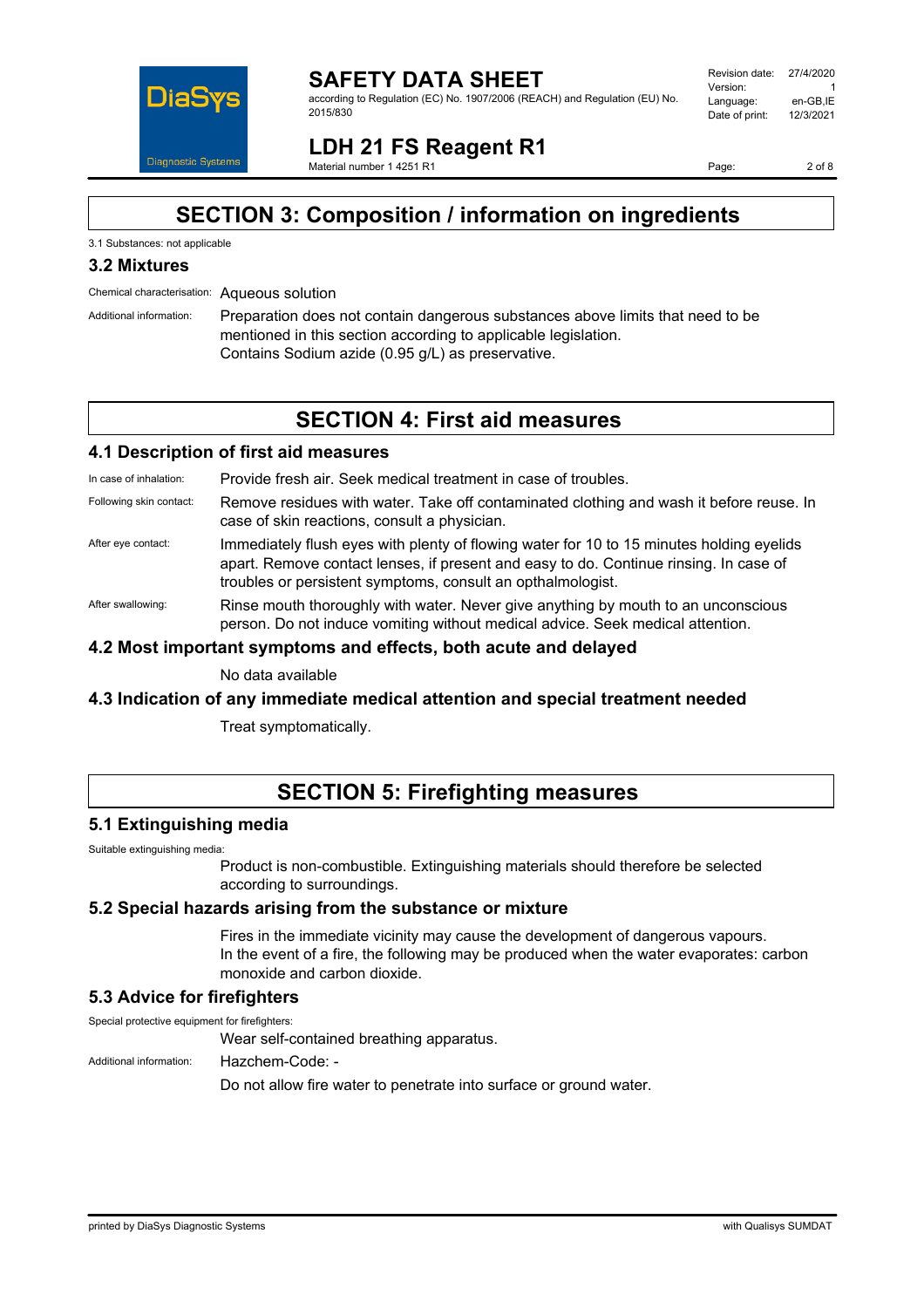

### **SAFETY DATA SHEET**

according to Regulation (EC) No. 1907/2006 (REACH) and Regulation (EU) No. 2015/830

Revision date: 27/4/2020 Version: 1<br>العربية العربية العربية العربية<br>Language: 1 en-GB IE Language: en-GB,IE<br>Date of print: 12/3/2021 Date of print:

**LDH 21 FS Reagent R1**

Material number 1 4251 R1

Page: 3 of 8

# **SECTION 6: Accidental release measures**

#### **6.1 Personal precautions, protective equipment and emergency procedures**

Provide adequate ventilation. Avoid contact with the substance. Avoid breathing vapours. Wear appropriate protective equipment.

In enclosed areas: Provide fresh air. Take off contaminated clothing and wash it before reuse.

#### **6.2 Environmental precautions**

Do not allow to penetrate into soil, waterbodies or drains.

#### **6.3 Methods and material for containment and cleaning up**

Soak up with absorbent materials such as sand, siliceus earth, acid- or universal binder. Store in special closed containers and dispose of according to ordinance. Wash spill area with plenty of water.

#### **6.4 Reference to other sections**

Refer additionally to section 8 and 13.

# **SECTION 7: Handling and storage**

### **7.1 Precautions for safe handling**

Advices on safe handling: Avoid contact with skin and eyes. Provide adequate ventilation, and local exhaust as needed. Avoid breathing vapours. Wear appropriate protective equipment. Take off contaminated clothing and wash it before reuse. Keep all containers, equipment and working place clean.

#### **7.2 Conditions for safe storage, including any incompatibilities**

Requirements for storerooms and containers:

Keep containers tightly closed and at a temperature between 2 °C and 8 °C. Do not freeze. Protect from light. Keep sterile.

Hints on joint storage: Keep away from food, drink and animal feedingstuffs.

Do not store together with strong acids or alkalis.

### **7.3 Specific end use(s)**

No information available.

## **SECTION 8: Exposure controls/personal protection**

#### **8.1 Control parameters**

Additional information: Contains no substances with occupational exposure limit values.

### **8.2 Exposure controls**

Provide good ventilation and/or an exhaust system in the work area.

### **Personal protection equipment**

#### **Occupational exposure controls**

Respiratory protection: In case of inadequate ventilation wear respiratory protection.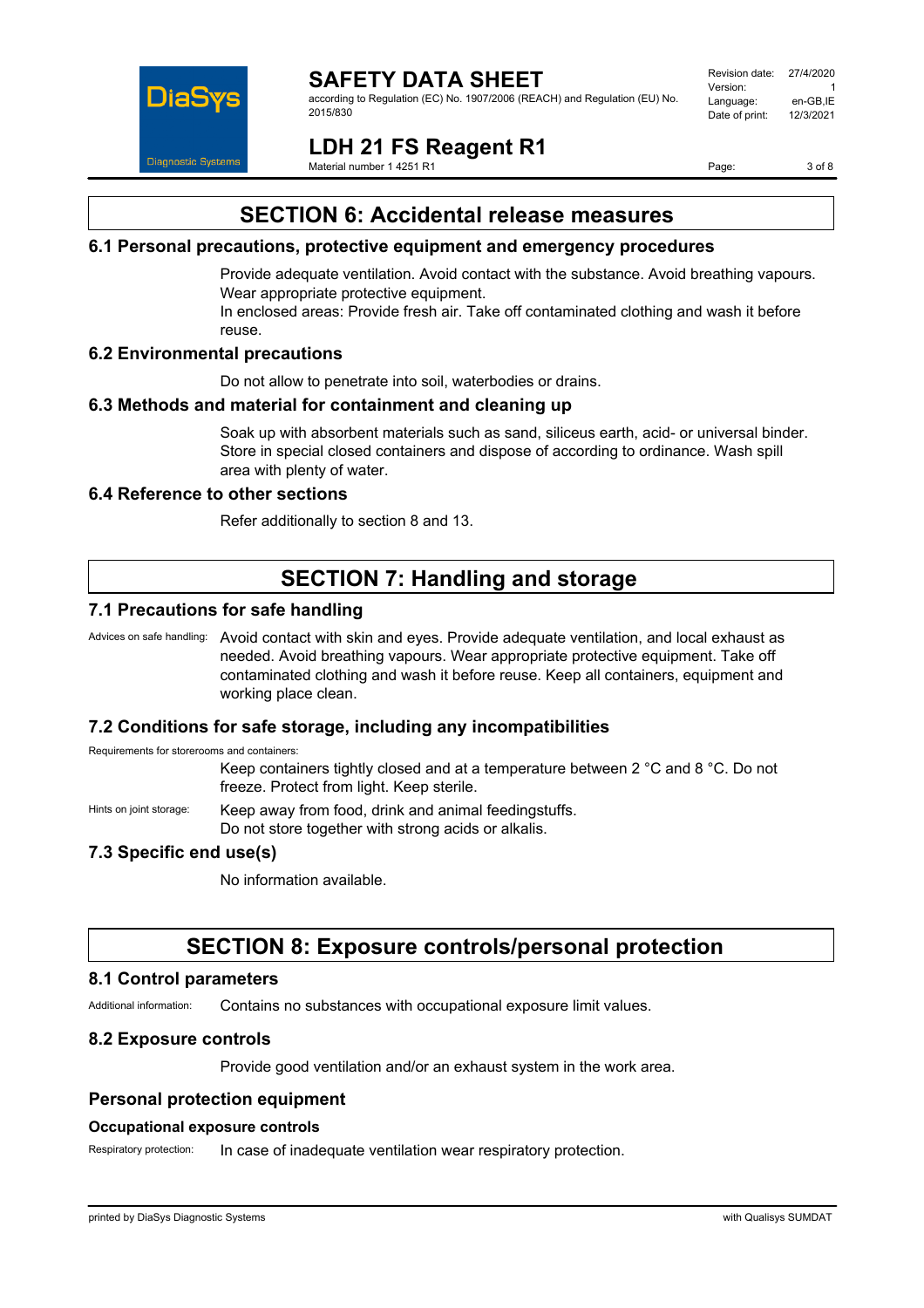

## **SAFETY DATA SHEET**

according to Regulation (EC) No. 1907/2006 (REACH) and Regulation (EU) No. 2015/830

| Revision date: | 27/4/2020 |
|----------------|-----------|
| Version:       |           |
| Language:      | en-GB,IE  |
| Date of print: | 12/3/2021 |
|                |           |

Page: 4 of 8

**LDH 21 FS Reagent R1** Material number 1 4251 R1

| Hand protection:                         | Protective gloves according to EN 374.<br>Glove material: Nitrile rubber.<br>Breakthrough time: >480 min.                                                                                                              |
|------------------------------------------|------------------------------------------------------------------------------------------------------------------------------------------------------------------------------------------------------------------------|
|                                          | Observe glove manufacturer's instructions concerning penetrability and breakthrough time.                                                                                                                              |
| Eye protection:                          | Tightly sealed goggles according to EN 166.                                                                                                                                                                            |
| Body protection:                         | Wear suitable protective clothing.                                                                                                                                                                                     |
| General protection and hygiene measures: |                                                                                                                                                                                                                        |
|                                          | Avoid breathing vapours. Avoid contact with skin and eyes. Take off contaminated clothing<br>and wash it before reuse. Do not eat, drink or smoke when using this product. Wash<br>hands before breaks and after work. |

# **SECTION 9: Physical and chemical properties**

#### **9.1 Information on basic physical and chemical properties**

| Appearance:                              | Physical state at 20 °C and 101.3 kPa: liquid<br>Colour: colourless, clear |
|------------------------------------------|----------------------------------------------------------------------------|
| Odour:                                   | no characteristic odour                                                    |
| Odour threshold:                         | No data available                                                          |
| pH:                                      | at 37 °C: approx. 8.4                                                      |
| Melting point/freezing point:            | No data available                                                          |
| Initial boiling point and boiling range: | No data available                                                          |
| Flash point/flash point range:           | not combustible                                                            |
| Evaporation rate:                        | No data available                                                          |
| Flammability:                            | No data available                                                          |
| Explosion limits:                        | No data available                                                          |
| Vapour pressure:                         | No data available                                                          |
| Vapour density:                          | No data available                                                          |
| Density:                                 | at 20 °C: approx. 1.055 g/mL                                               |
| Water solubility:                        | completely miscible                                                        |
| Partition coefficient: n-octanol/water:  | No data available                                                          |
| Auto-ignition temperature:               | No data available                                                          |
| Decomposition temperature:               | No data available                                                          |
| Viscosity, kinematic:                    | No data available                                                          |
| Explosive properties:                    | No data available                                                          |
| Oxidizing characteristics:               | No data available                                                          |

## **9.2 Other information**

Additional information: No data available

# **SECTION 10: Stability and reactivity**

### **10.1 Reactivity**

refer to 10.3

### **10.2 Chemical stability**

Stable under recommended storage conditions.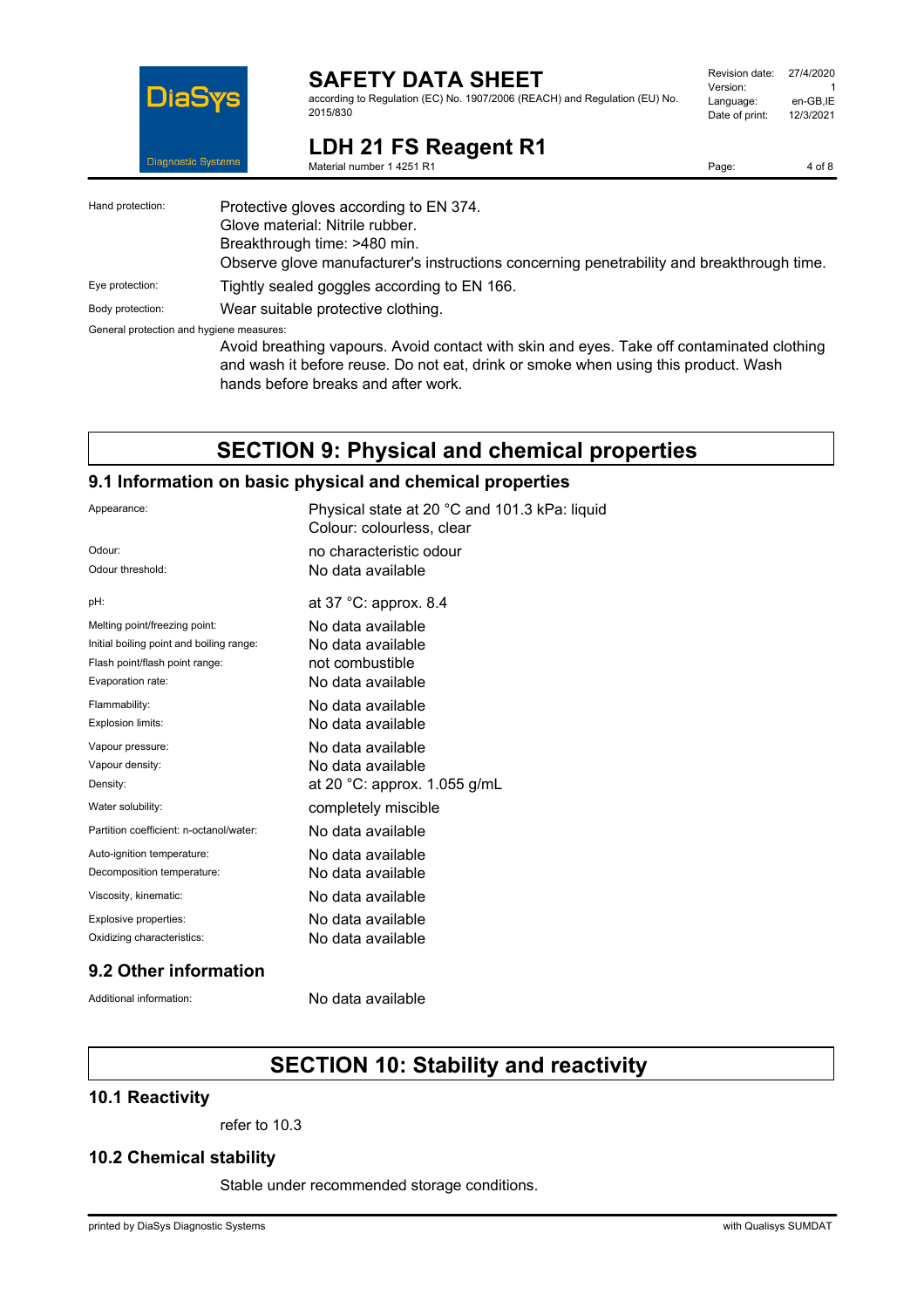

according to Regulation (EC) No. 1907/2006 (REACH) and Regulation (EU) No. 2015/830

| Revision date: | 27/4/2020 |
|----------------|-----------|
| Version:       | 1         |
| Language:      | en-GB,IE  |
| Date of print: | 12/3/2021 |
|                |           |



# **LDH 21 FS Reagent R1**

Material number 1 4251 R1

Page: 5 of 8

**10.3 Possibility of hazardous reactions**

No hazardous reactions known.

### **10.4 Conditions to avoid**

Protect from frost, heat and sunlight.

### **10.5 Incompatible materials**

Strong acids, alkalis

#### **10.6 Hazardous decomposition products**

No decomposition when used properly. Thermal decomposition: No data available

# **SECTION 11: Toxicological information**

### **11.1 Information on toxicological effects**

| Toxicological effects: | Acute toxicity (oral): Lack of data.                                                                                                                                                                                                              |
|------------------------|---------------------------------------------------------------------------------------------------------------------------------------------------------------------------------------------------------------------------------------------------|
|                        | Acute toxicity (dermal): Lack of data.                                                                                                                                                                                                            |
|                        | Acute toxicity (inhalative): Lack of data.                                                                                                                                                                                                        |
|                        | Skin corrosion/irritation: Lack of data.                                                                                                                                                                                                          |
|                        | Serious eye damage/irritation: Lack of data.                                                                                                                                                                                                      |
|                        | Sensitisation to the respiratory tract: Lack of data.                                                                                                                                                                                             |
|                        | Skin sensitisation: Lack of data.                                                                                                                                                                                                                 |
|                        | Germ cell mutagenicity/Genotoxicity: Lack of data.                                                                                                                                                                                                |
|                        | Carcinogenicity: Lack of data.                                                                                                                                                                                                                    |
|                        | Reproductive toxicity: Lack of data.                                                                                                                                                                                                              |
|                        | Effects on or via lactation: Lack of data.                                                                                                                                                                                                        |
|                        | Specific target organ toxicity (single exposure): Lack of data.                                                                                                                                                                                   |
|                        | Specific target organ toxicity (repeated exposure): Lack of data.                                                                                                                                                                                 |
|                        | Aspiration hazard: Lack of data.                                                                                                                                                                                                                  |
| Other information:     | Contains Sodium azide (0.95 g/L):<br>After resorption of toxic quantities: headache, dizziness, nausea, cough, vomiting,<br>spasms, breathing paralysis, CNS disorders, low blood pressure, cardiovascular failure,<br>unconsciousness, collapse. |

# **SECTION 12: Ecological information**

### **12.1 Toxicity**

Further details: No data available

#### **12.2 Persistence and degradability**

Further details: No data available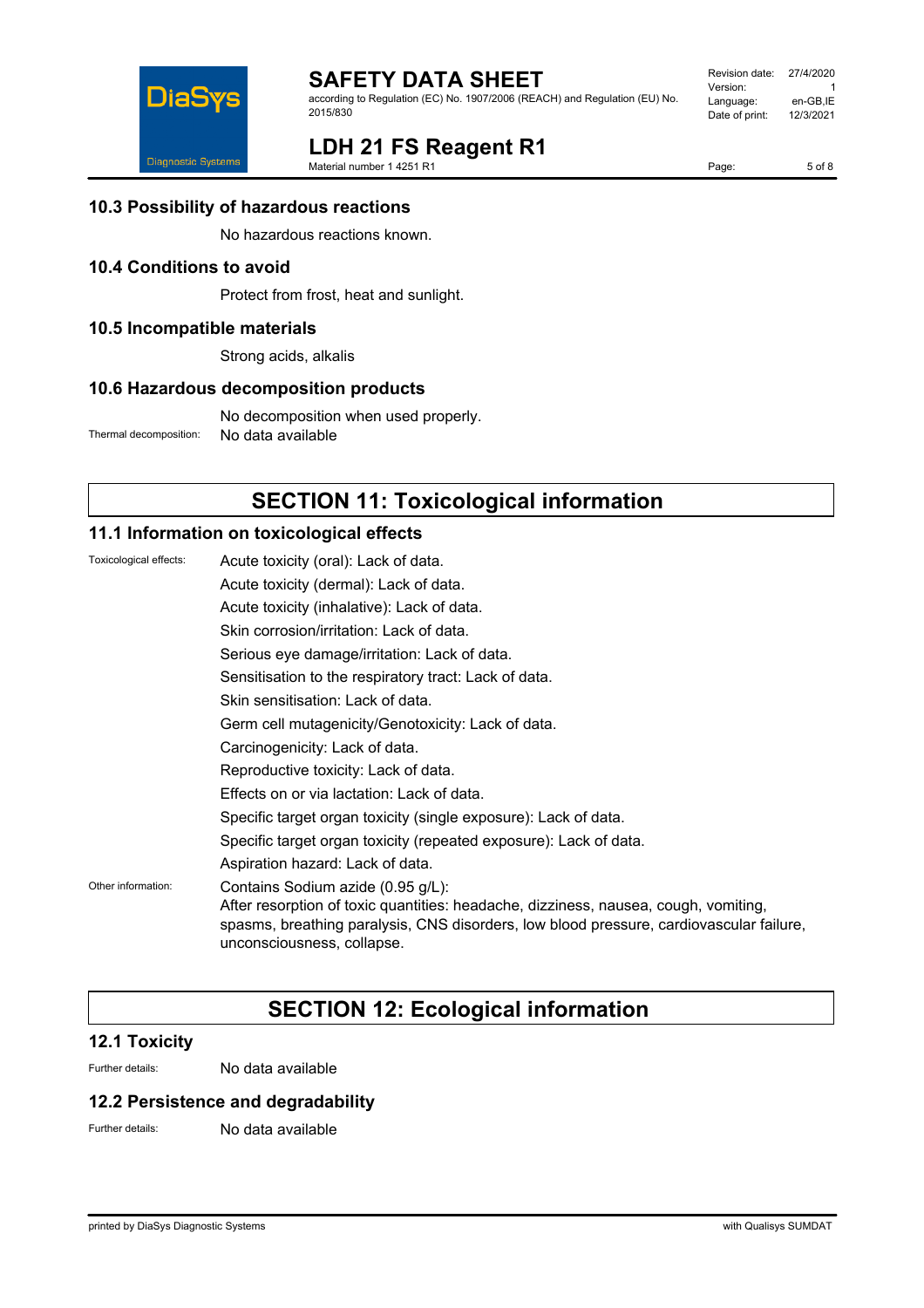

according to Regulation (EC) No. 1907/2006 (REACH) and Regulation (EU) No. 2015/830

Revision date: 27/4/2020 Version: 1<br>Language: en-GB,IE Language: en-GB,IE<br>Date of print: 12/3/2021 Date of print:



# **LDH 21 FS Reagent R1**

Material number 1 4251 R1

Page: 6 of 8

### **12.3 Bioaccumulative potential**

Partition coefficient: n-octanol/water:

No data available

#### **12.4 Mobility in soil**

No data available

#### **12.5 Results of PBT and vPvB assessment**

No data available

#### **12.6 Other adverse effects**

General information: Do not allow to enter into ground-water, surface water or drains.

# **SECTION 13: Disposal considerations**

#### **13.1 Waste treatment methods**

#### **Product**

| Waste key number: | 16 05 06 <sup>*</sup> = Laboratory chemicals, consisting of or containing hazardous substances,<br>including mixtures of laboratory chemicals.<br>* = Evidence for disposal must be provided. |  |
|-------------------|-----------------------------------------------------------------------------------------------------------------------------------------------------------------------------------------------|--|
| Recommendation:   | Special waste. Dispose of waste according to applicable legislation.                                                                                                                          |  |
| Package           |                                                                                                                                                                                               |  |
| Waste key number: | $150102 =$ Plastic packaging                                                                                                                                                                  |  |
| Recommendation:   | Dispose of waste according to applicable legislation.                                                                                                                                         |  |

Non-contaminated packages may be recycled.

# **SECTION 14: Transport information**

### **14.1 UN number**

ADR/RID, IMDG, IATA-DGR:

not applicable

#### **14.2 UN proper shipping name**

ADR/RID, IMDG, IATA-DGR:

Not restricted

## **14.3 Transport hazard class(es)**

ADR/RID, IMDG, IATA-DGR:

not applicable

### **14.4 Packing group**

ADR/RID, IMDG, IATA-DGR:

not applicable

### **14.5 Environmental hazards**

Marine pollutant: no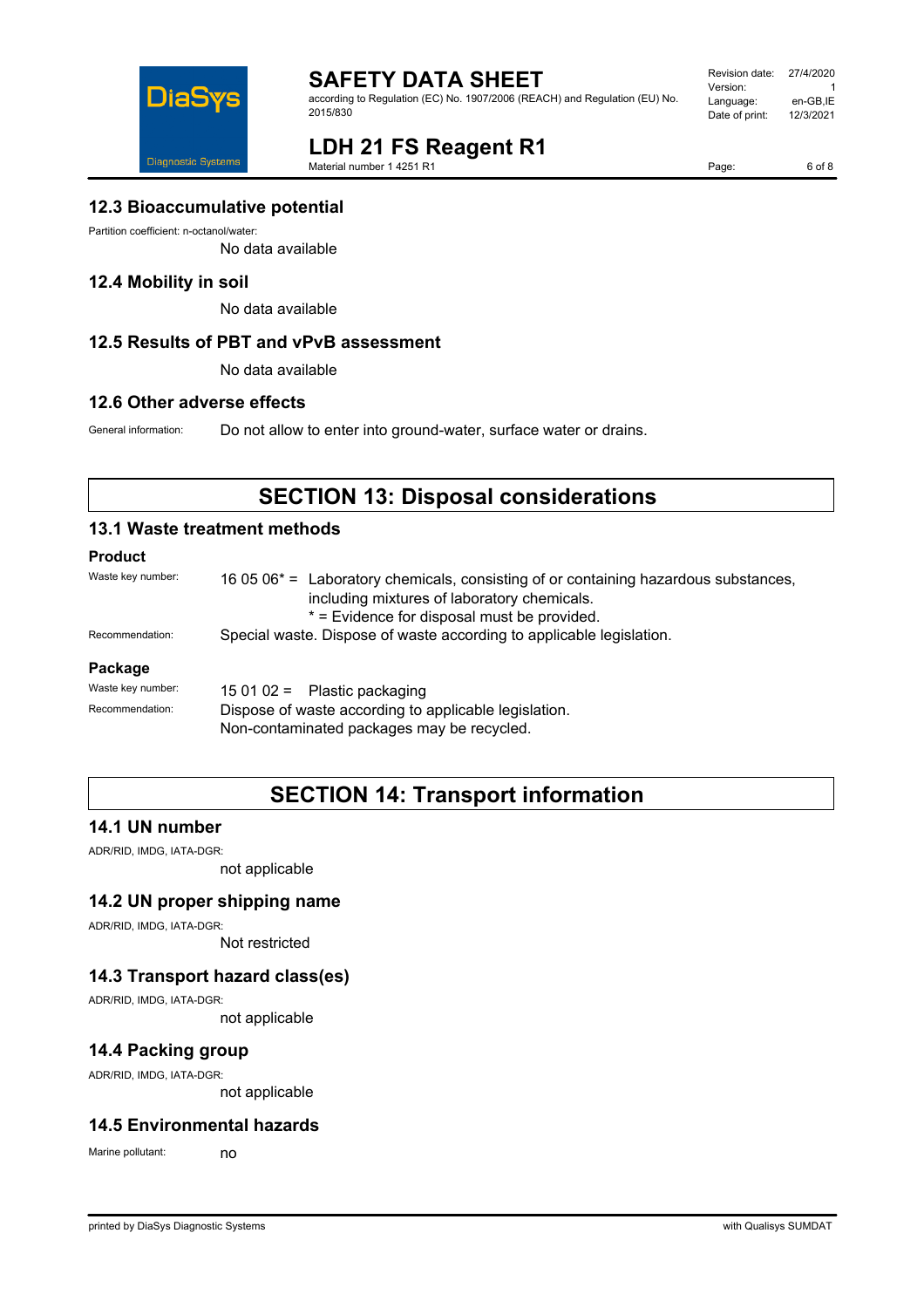

according to Regulation (EC) No. 1907/2006 (REACH) and Regulation (EU) No. 2015/830

#### Revision date: 27/4/2020 Version: 1<br>العربية العربية العربية العربية<br>Language: 1 en-GB IE Language: en-GB,IE<br>Date of print: 12/3/2021 Date of print:



# **LDH 21 FS Reagent R1**

Material number 1 4251 R1

Page: 7 of 8

### **14.6 Special precautions for user**

No dangerous good in sense of these transport regulations.

### **14.7 Transport in bulk according to Annex II of Marpol and the IBC Code**

No data available

# **SECTION 15: Regulatory information**

## **15.1 Safety, health and environmental regulations/legislation specific for the substance or mixture**

#### **National regulations - Great Britain**

Hazchem-Code:

No data available

#### **15.2 Chemical Safety Assessment**

For this mixture a chemical safety assessment is not required.

# **SECTION 16: Other information**

#### **Further information**

Abbreviations and acronyms:

ADN: European Agreement concerning the International Carriage of Dangerous Goods by Inland Waterways ADR: European Agreement concerning the International Carriage of Dangerous Goods by Road AS/NZS: Australian Standards/New Zealand Standards CAS: Chemical Abstracts Service CFR: Code of Federal Regulations CLP: Classification, Labelling and Packaging CNS: Central Nervous System DMEL: Derived minimal effect level DNEL: Derived no-effect level EC: European Community EN: European Standard EU: European Union IATA: International Air Transport Association IBC Code: International Code for the Construction and Equipment of Ships carrying Dangerous Chemicals in Bulk IMDG Code: International Maritime Dangerous Goods Code MARPOL: Maritime Pollution: The International Convention for the Prevention of Pollution from Ships OSHA: Occupational Safety and Health Administration PBT: Persistent, bioaccumulative and toxic PNEC: Predicted no-effect concentration REACH: Registration, Evaluation, Authorisation and Restriction of Chemicals RID: Regulations Concerning the International Carriage of Dangerous Goods by Rail vPvB: Very persistent and very bioaccumulative CNS: Central Nervous System